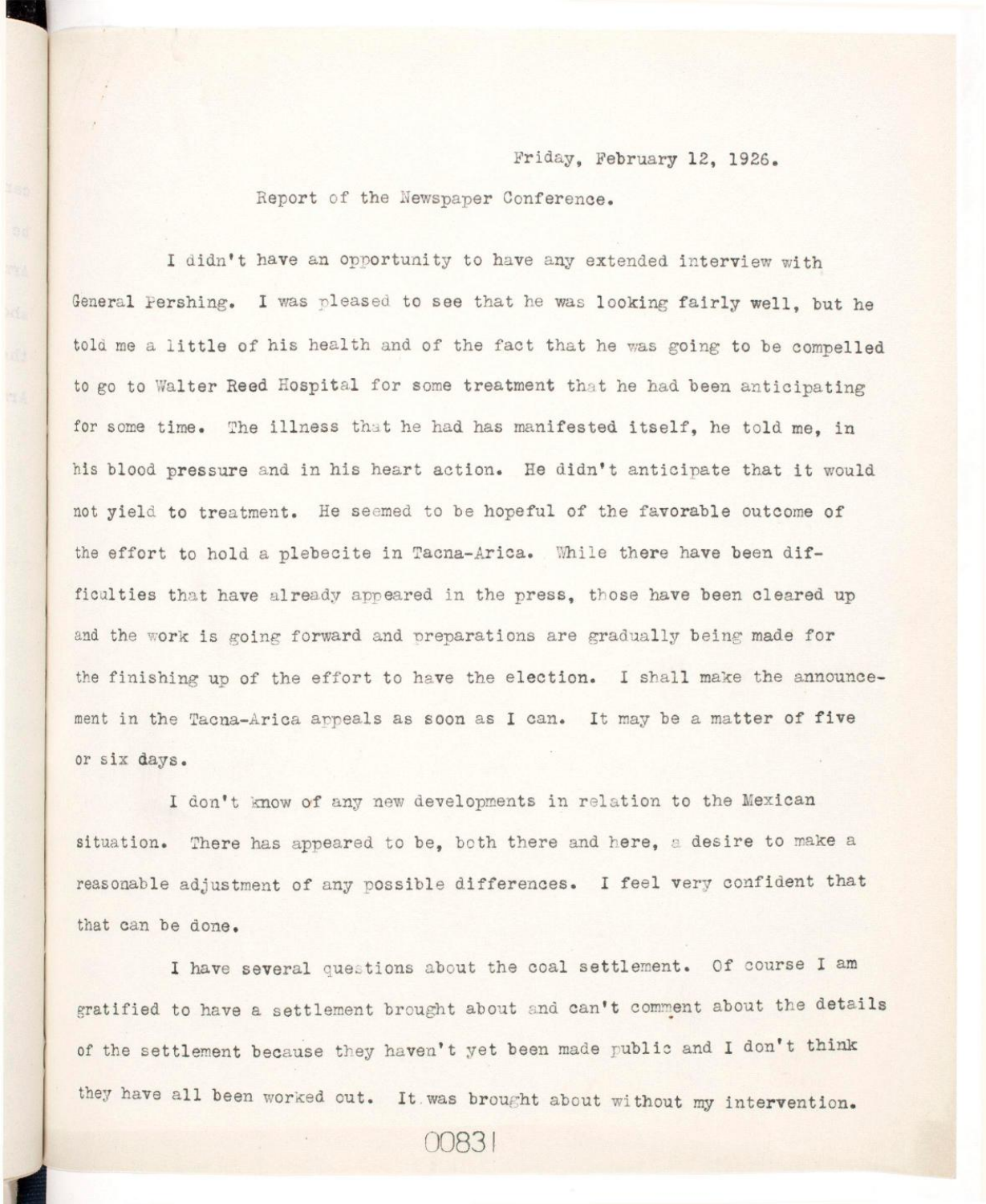The parties, as I thought would be necessary, got together and made their own settlement.

Press: On that point, Mr. President, it is my understanding that Secretary Davis spent several days in Pennsylvania in consultation with both sides and the Division of Conciliation was active in bringing them together?

President: Well, I am stating what I have done. There were men from the Department of Labor that kept in close observance of the developments and I have no doubt kept the Secretary informed of what was taking place.

I expect to appoint District Attorney Gordon of the District of Columbia again. There have been several small matters that I wanted to have cleared up there, which evidently are proceeding all right.

The tax bill is proceeding fairly well in its general outlines. It is evident, I think that as it now stands it carries more of a reduction than would be warranted. That is the opinion that I gathered from the expressions of the Treasury, but I think that that can all be adjusted when the final decision is made between the two Houses. The bill will go into conference and I haven't any doubt that a very good bill will be laid before me for my signature. I want to make as much of a reduction as we can make, but I don't want to jeopardize the balancing of the budget, and the amount of revenue that is derived from the tax bill of course is very largely dependent upon the business conditions of the country. If they are good and earnings are good, why the revenue is very much larger than it is if budiness conditions are bad and profits dwindle away. The amount of reduction ought to be on the safe side, **00832-**

 $2.$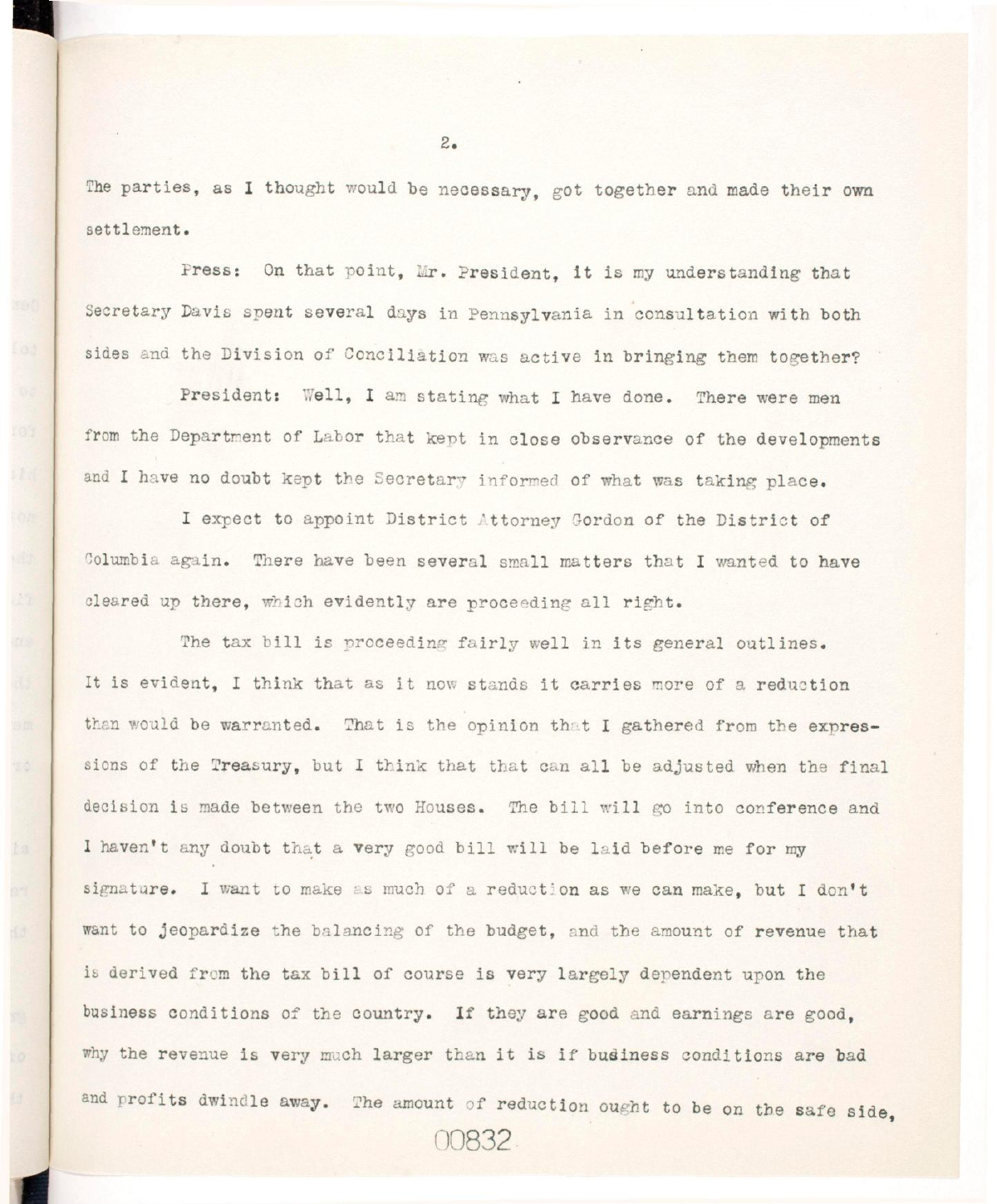so that there wont be any leopardizing of the balancing of the budget. We ought to be certain to provide enough revenue to meet the expenditures. Now, there are pending before the Congress a good many suggestions for increases in expenditures. What action can be taken on them will depend on the amount of reduction on the final tax bill.

It is rather difficult to comment on the feasibility of Federal arbitration Boards in the major industries. The very first thing that we have to consider about arbitration is whether the parties agree to adopt it. If they don't agree to adopt it, of course it breaks down at the start. Where they do agree, it seems to me it is a feasible method. That is practically the method that has been agreed to between the employees and the mangers of the railroads and I think holds out very great promise of success. But there it is not the first method that is used; it is the ultimate method. The first method which I think is correct, is negotiation between the parties, to see whether ivities which are necessary for the public welfare negotiation breaks down, then I think voluntary arbitration is the next method that ought to be applied.

affairs in Porto Rico. I get those xxxxxx occasional complaints that always come from a situation like that which exists between the Government here and Porto Rico and the Government here and the Philippines. Complaint that arises partly by reason of the method of government, the local legislature elected

partly the method of the method of government, the method of government, the legislatur e e l e c t e c t e d

I am not i n favor of compulsory arbitration .

 $-71$ 

 $O(1)$ 

 $3.5$